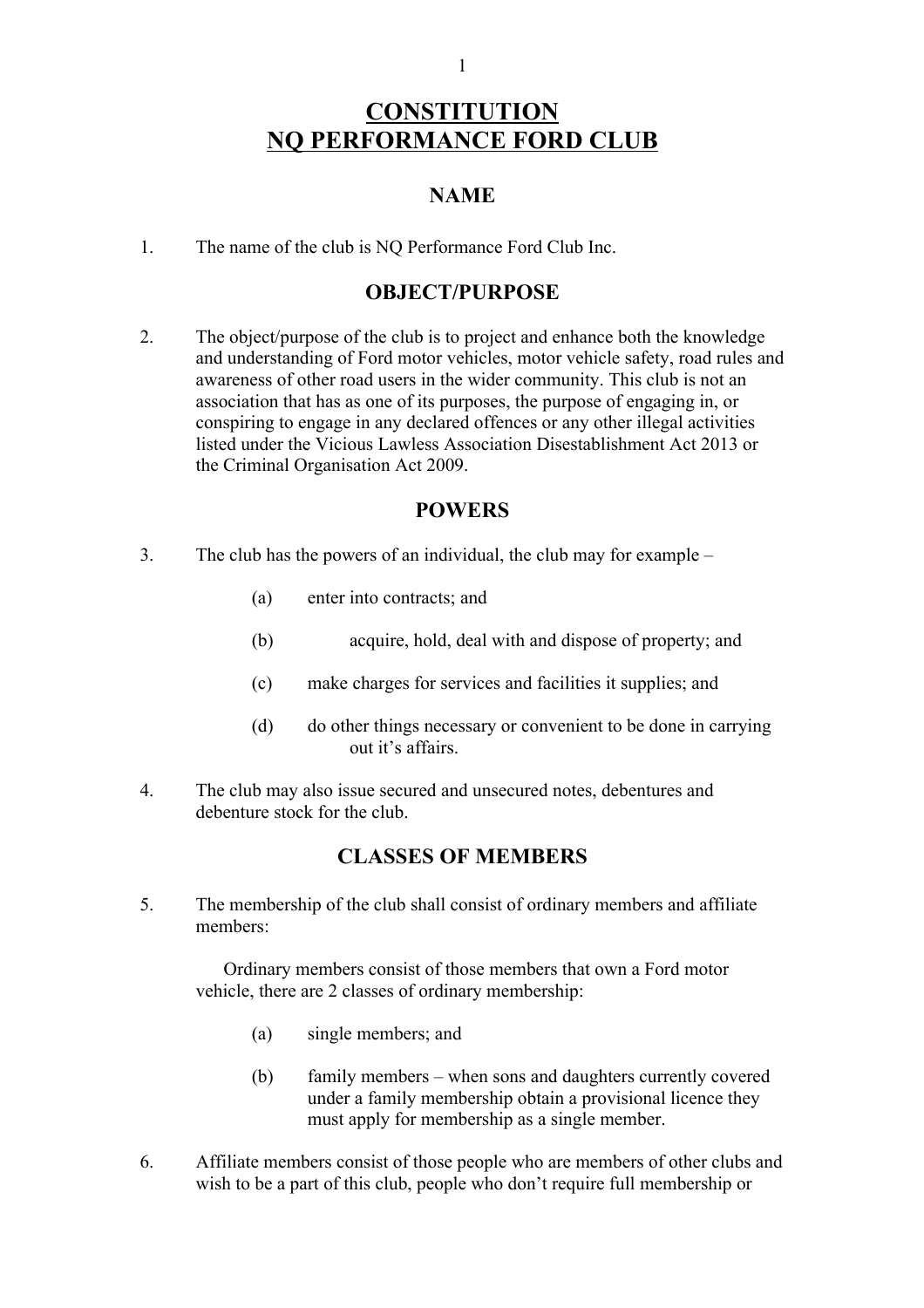people who don't own a Ford motor vehicle. Affiliate members don't have the right to vote on club matters.

7. The number of ordinary members is unlimited, only ordinary members have voting rights and the right to hold office.

#### **MEMBERSHIP**

- 8. An applicant for membership of the club, must be proposed by one member of the club (the proposer) and seconded by another member (the seconder). The only criteria for ordinary membership is that the member must own or have an interest in Ford motor vehicles. That vehicle can be either original, factory modified or privately modified.
- 9. An application for membership must be-
	- (a) in writing;
	- (b) signed by the applicant; and
	- (c) on the form provided.

#### **MEMBERSHIP FEES**

- 10. The membership fee for each class of membership
	- (a) is the amount decided by the members from time to time at an Annual General Meeting (AGM); and
	- (b) is payable when, and in the way, the committee decides.

#### **ADMISSION AND REJECTION OF MEMBERS**

- 11. The committee must consider an application for membership at the next meeting of the committee held after it receives –
	- (a) the application; and
	- (b) the appropriate membership fee for the application.
- 12. The committee must decide at the meeting whether to accept or reject the application. Automatic rejection will occur if the applicant has committed an offence under the Vicious Lawless Association Disestablishment Act 2013 or the Criminal Organisation Act 2009. If a majority of the committee members present at the meeting vote to accept the applicant as a member, the applicant must be accepted as a member to the class of membership applied for.
- 13. The secretary of the club must, as soon as practicable after the committee decides to accept or reject an application, give the applicant a written notice of the decision.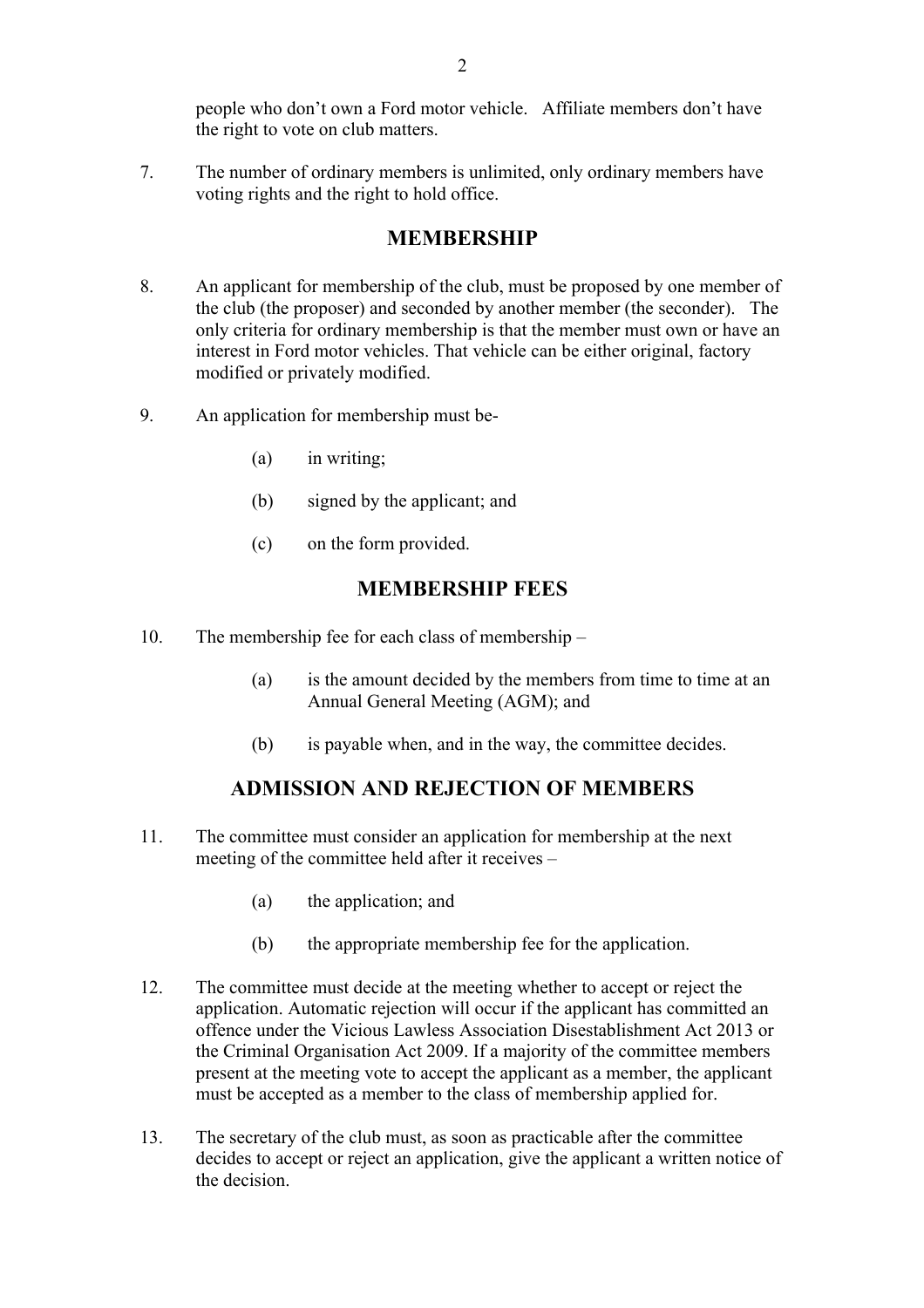#### **WHEN MEMBERSHIP ENDS**

- 14. A member may resign from the club by giving a written notice of resignation to the secretary.
- 15. The resignation takes effect on
	- (a) the day at the time the notice is received by the secretary; or
	- (b) if a later day is stated in the notice the later day.
- 16. The committee may terminate a membership if the member
	- (a) is convicted of an indictable offence or any offence under the Vicious Lawless Association Disestablishment Act 2013 or the Criminal Organisation Act 2009; or
	- (b) does not comply with any of the provisions of these rules; or
	- (c) has membership fees in arrears at least 2 months; or
	- (d) conducts himself or herself in a way considered to be injurious or prejudicial to the character or interests of the club.
- 17. Before the committee terminates a members membership, the committee must give the member a full and fair opportunity to show why the membership should not be terminated.
- 18. If, after considering all representations made by a member, the committee decides to terminate the membership, the secretary of the committee must give the member a written notice of the decision.

#### **APPEAL AGAINST DECISION**

- 19. A person whose application for membership has been rejected, or whose membership has been terminated, may give the secretary written notice of the persons intention to appeal against the decision.
	- (a) A notice of intention to appeal must be given to the secretary within 1 month after the person receives written notice of the decision.
	- (b) If the secretary receives a notice of intention to appeal, the secretary must, within 3 months after the day of receipt, call a meeting of the executive committee to decide the appeal.
	- (c) At the meeting, the applicant must be given a full and fair opportunity to show why the application should not be rejected or the membership should not be terminated.
	- (d) Also, the committee and the committee members who rejected the application or terminated the membership must be given an opportunity to show why the application should be rejected or the membership terminated.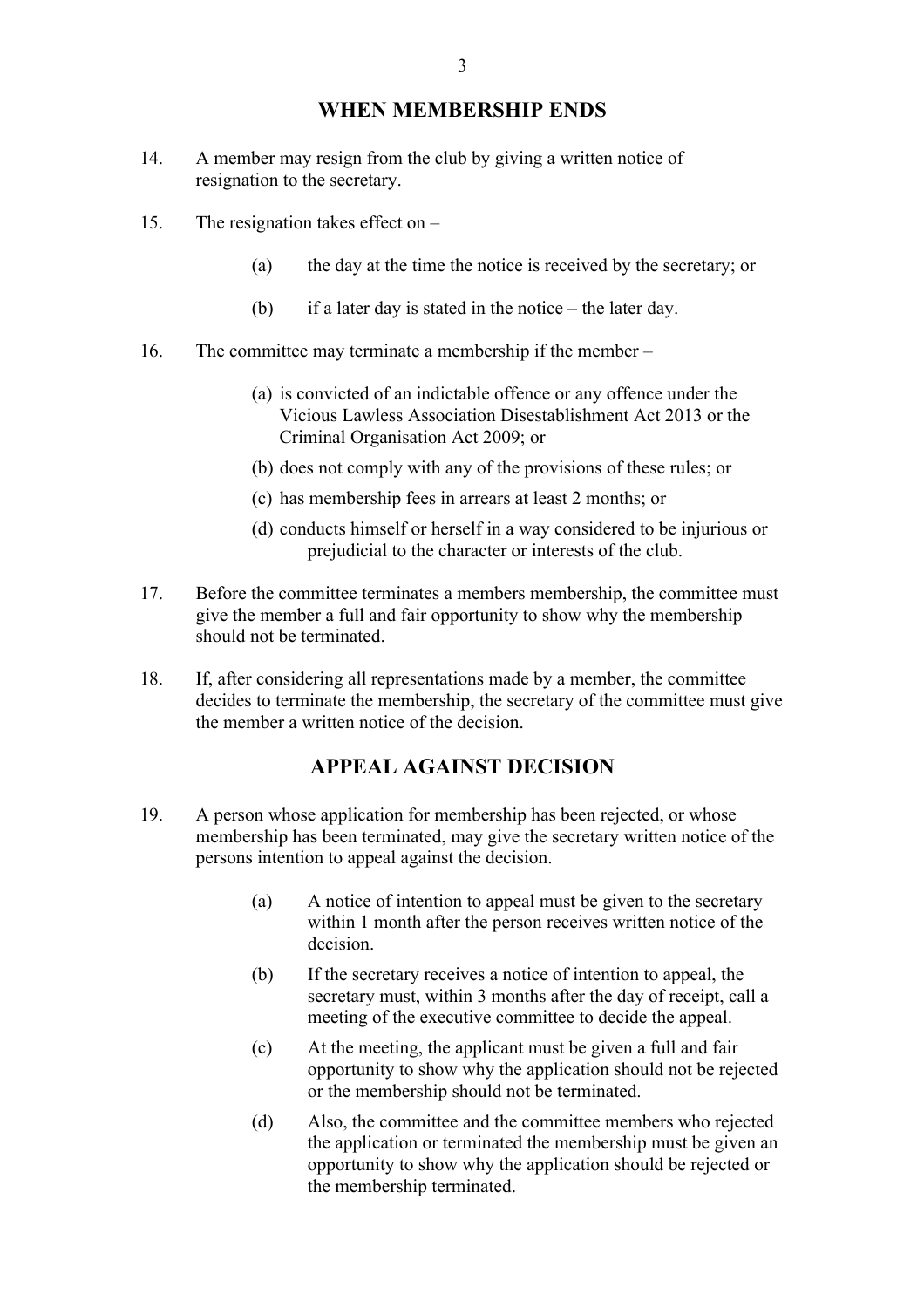(e) An appeal must be decided by a vote of the Executive Committee members present at that meeting.

#### **NOTE**

The appeal will not be considered if the applicant or member has committed an offence under the Vicious Lawless Association Disestablishment Act 2013 or the Criminal Organisation Act 2009

(f) If a person whose application has been rejected does not appeal against the decision within 1 month after receiving written notice of the decision, or the person appeals but the appeal is unsuccessful, the secretary must, as soon as practicable, refund the application fee paid by the person.

## **REGISTER OF MEMBERS**

20. The executive committee must keep a register of members.

(1) The register of members must include the following particulars of each member –

- (a) the full name and residential address of the member;
- (b) the date of admission;
- (c) the date of death or resignation of the member
- (d) details of termination or re-instatement of membership
- (e) any other particulars that the committee decides
- (2) The register must be open for inspection at all reasonable times.

(3) However, before any member may inspect the register, the member must apply to the secretary to inspect it.

#### **SECRETARY**

- 21. If the club has not elected an interim officer as secretary for the club, the members must ensure one is appointed or elected within 1 month of the club forming.
- 22. If a vacancy occurs in the office of secretary, the members of the committee must ensure that a secretary is appointed or elected within 1 month of the vacancy occurring.
- 23. The secretary must be an individual residing in Queensland, who is
	- (a) a member of the club elected into the position; or
	- (b) any of the following persons appointed by the committee
		- (i) a member of the committee;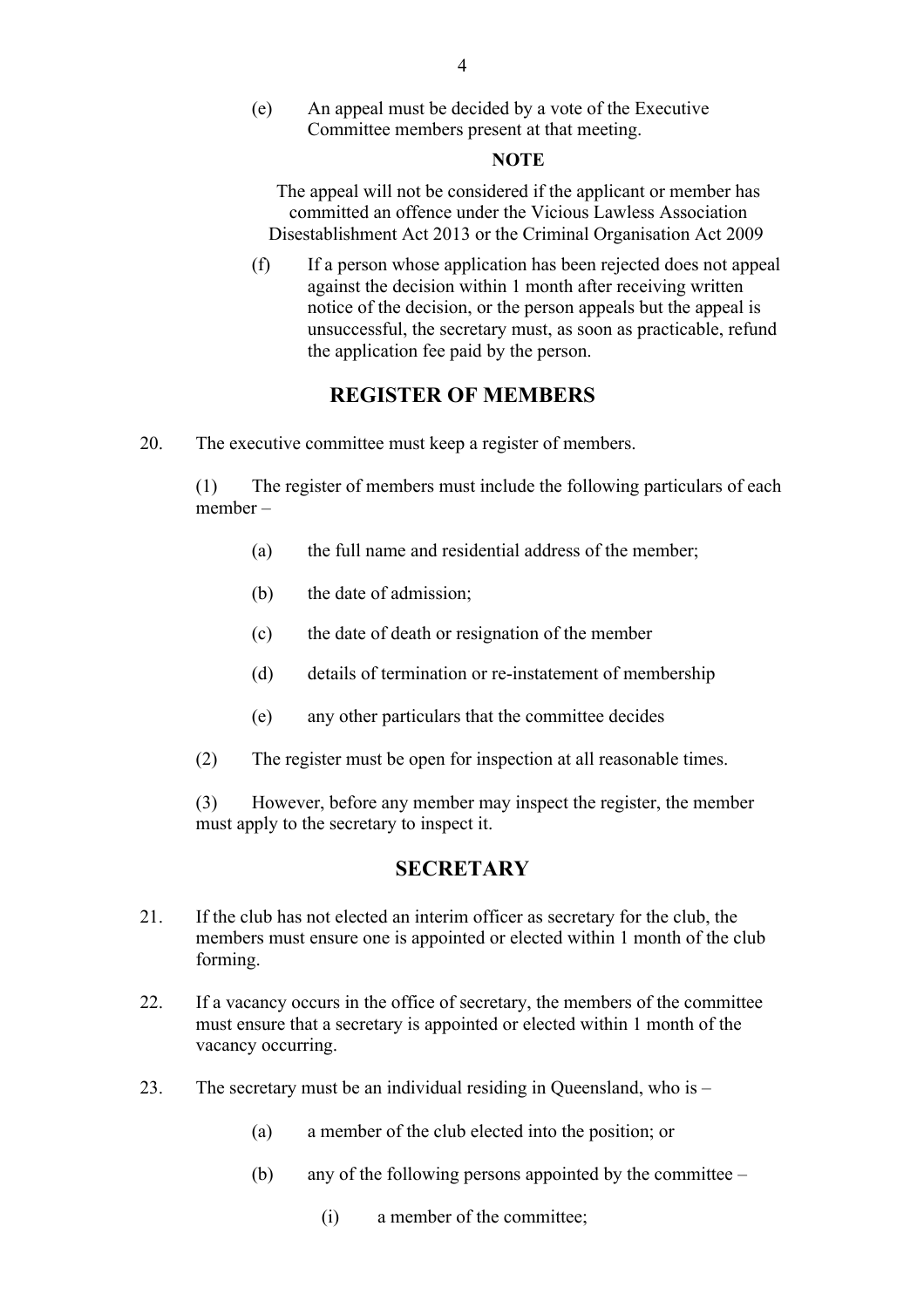- (ii) a member of the club;
- (iii) another person.
- 24. The committee may appoint and remove the club's secretary at any time.

### **MEMBERSHIP OF THE EXECUTIVE COMMITTEE**

- 25. The committee of the incorporated body consists of a president, vice president, treasurer, secretary and general committee members as required.
- 26. A member of the committee other than the secretary, must be a member of the club.
- 27. At the AGM the members of the committee must retire from office, but are eligible, on nomination, for re-election.

### **ELECTING THE EXECUTIVE COMMITTEE**

- 28. A member of the committee may be elected as follows
	- (a) any member may nominate another member (the candidate);
	- (b) The nomination must be
		- (i) in writing;
		- (ii) signed by the candidate, the member who nominated him or her and seconded by another member; and
		- (iii) given to the secretary at least 14 days before the AGM at which the election is to be held.
	- (c) each member present may vote for any number of candidates not more than the number of vacancies.
	- (d) if, at the start of the meeting there are not enough candidates nominated, nominations may be taken from the floor of the meeting.
	- (e) all members be current financial members of the club.
	- (f) A list of candidates names in alphabetical order, with the names of the members who nominated them, must be posted in a conspicuous place 7 days prior to the AGM.

#### **REGIONAL COMMITTEES**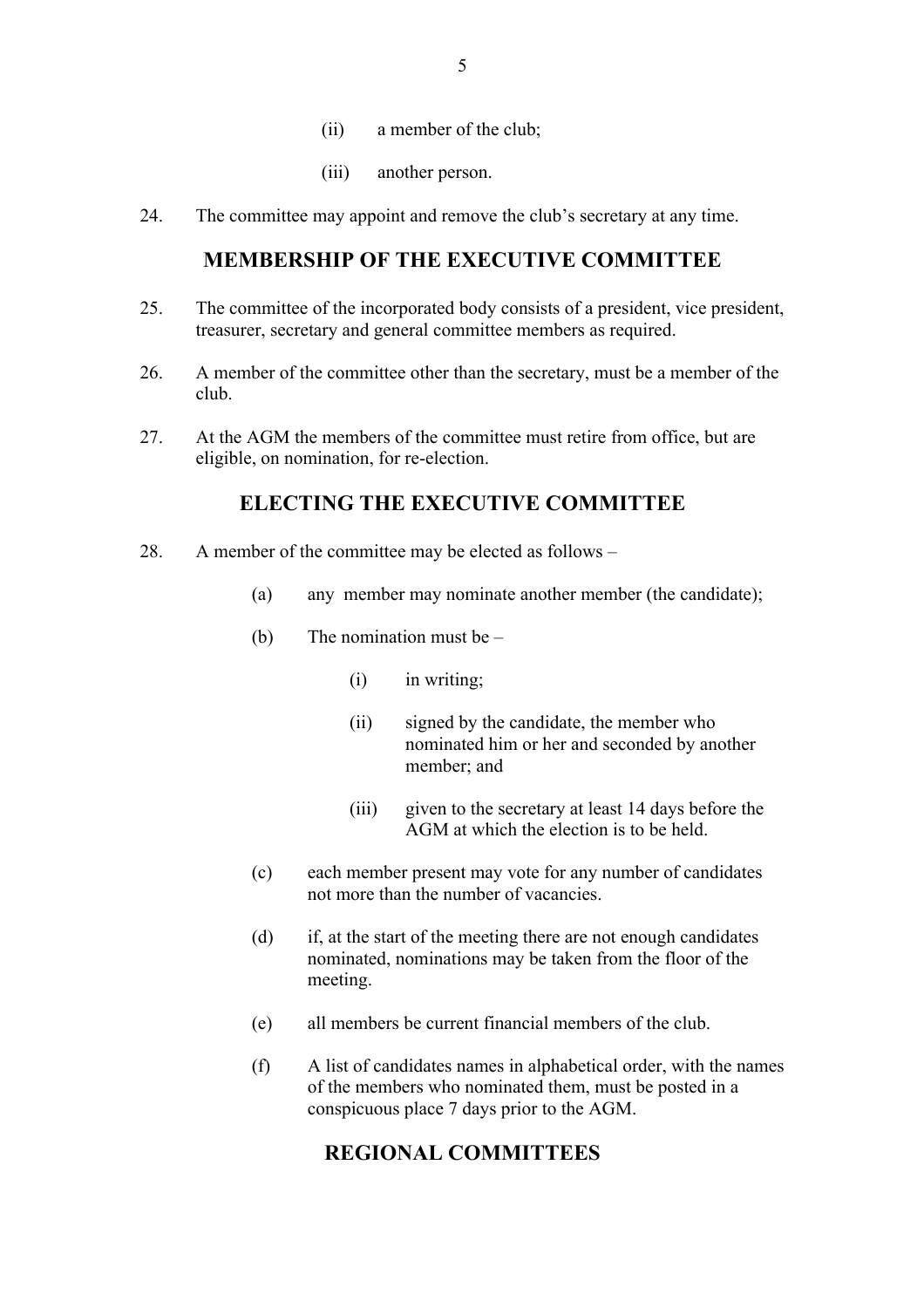- 29. The Northern and Southern regions of the club are to hold an election for members to form a regional committee to oversee the affairs of the members in those respective areas. These regional committees are to consist of a:
	- (a) Chairperson.
	- (b) Vice Chairperson.
	- (c) Treasurer.
	- (d) Secretary.
	- (E) Any other position deemed necessary by the committee.
- 30. This election is to occur within two months of the AGM and is the same process as laid out in rule 28 a-f.
- 31. The Secretary of each regional committee is to forward a copy of the minutes containing the results of the elections to the Secretary of the incorporated body within one month of the election.
- 32. Election of the regional committees, resignation or removal of committee members and vacancies on a committee are dealt with the same as for those on the Executive committee
- 33. The area of responsibility for each Regional Committee is as follows:
	- (a) Northern Region Cairns and district south to Tully.
	- (b) Southern Region Mackay to Cardwell

## **RESIGNATION OR REMOVAL FROM OFFICE OF A COMMITTEE MEMBER**

- 34. A member of the committee may resign by giving written notice to the secretary.
- 35. The resignation takes effect on
	- (a) the day and at the time the secretary receives the notice; or
	- (b) if a later day is stated in the notice the later day.
- 36. a member may be removed from office at a special general meeting (SGM) if a majority of members present vote in favour of removing the member.
- 37. Before such a vote is taken, the member must be given a full and fair opportunity to show cause why he or she should not be removed from office.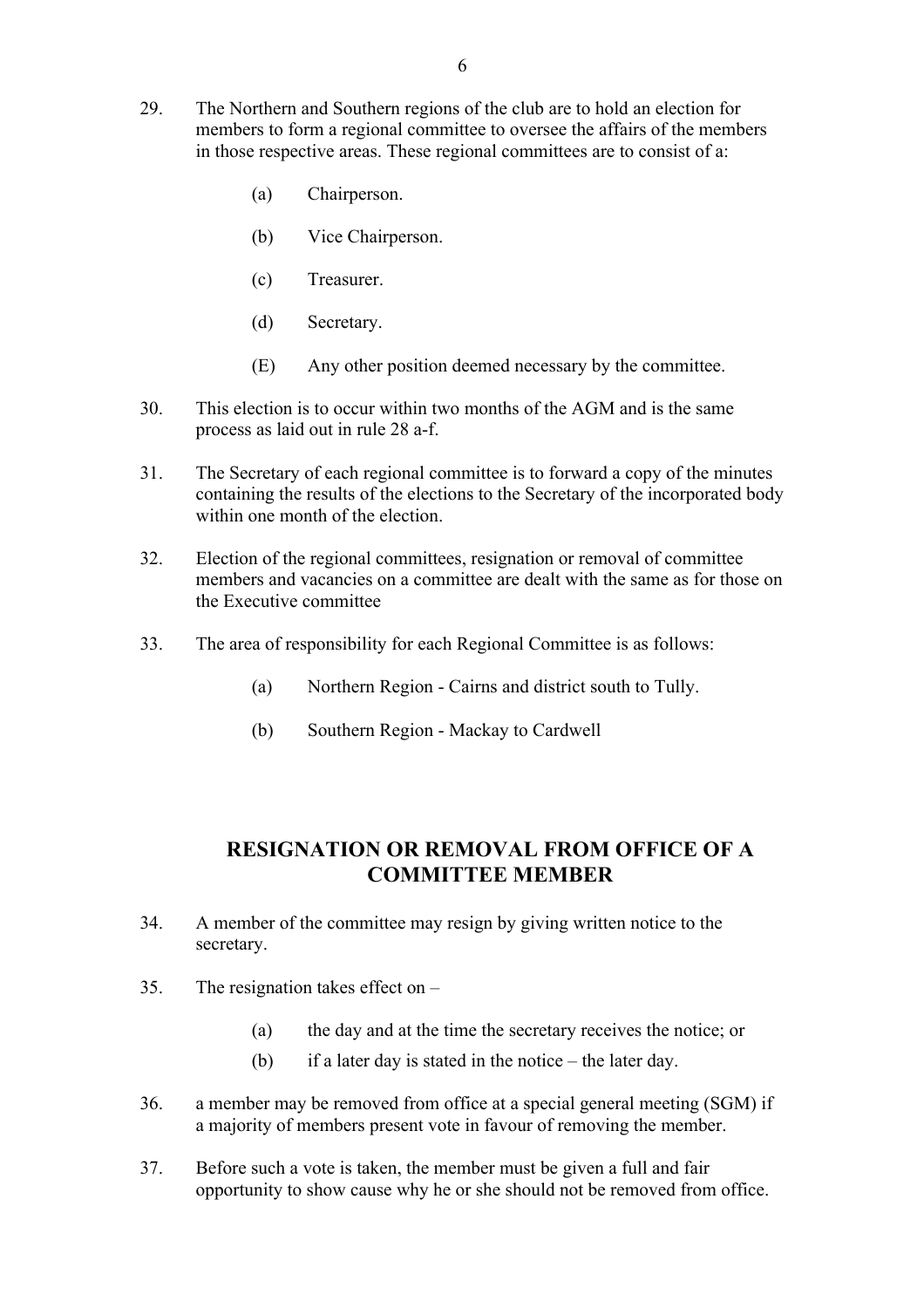38. A member has no right of appeal against removal from office under this section.

## **VACANCIES ON COMMITTEE**

- 39. If a casual vacancy occurs on the committee, the continuing members of the committee may appoint another member of the club to fill the vacancy until the next AGM for the Executive Committee. Or at the next general meeting called by the Regional committee for a vacancy in that committee.
- 40. The continuing members of the committee may continue to act despite a casual vacancy on the committee.
- 41. However, if the number of committee members remaining does not constitute a quorum, then the continuing members may act only to –
	- (a) increase the number of committee members to the number required for a quorum; or
	- (b) call a SGM of the club.

## **FUNCTIONS OF THE EXECUTIVE COMMITTEE**

- 42. Subject to these rules or a resolution of the club members carried at an AGM or SGM, the committee –
	- (a) has general control and management of the affairs , property and funds of the club; and
	- (b) has authority to interpret the meaning of these rules and any matter relating to the club on which the rules are silent.
- 43. The committee may exercise the powers of the club
	- (a) to borrow, raise or secure the payment of amounts in a way the club members decide; and
	- (b) to purchase, redeem or pay off any securities issued;
	- (c) to borrow amounts from members and pay interest on the amounts borrowed;
	- (d) to mortgage or charge the whole or part of it's property;
	- (e) to invest in a way the members of the club may from time to time decide
- 44. For sub section 2 (c), the rate of interest must not be more than the current rate being charged for overdrawn accounts on money lent by –
	- (a) the financial institution for the incorporated body.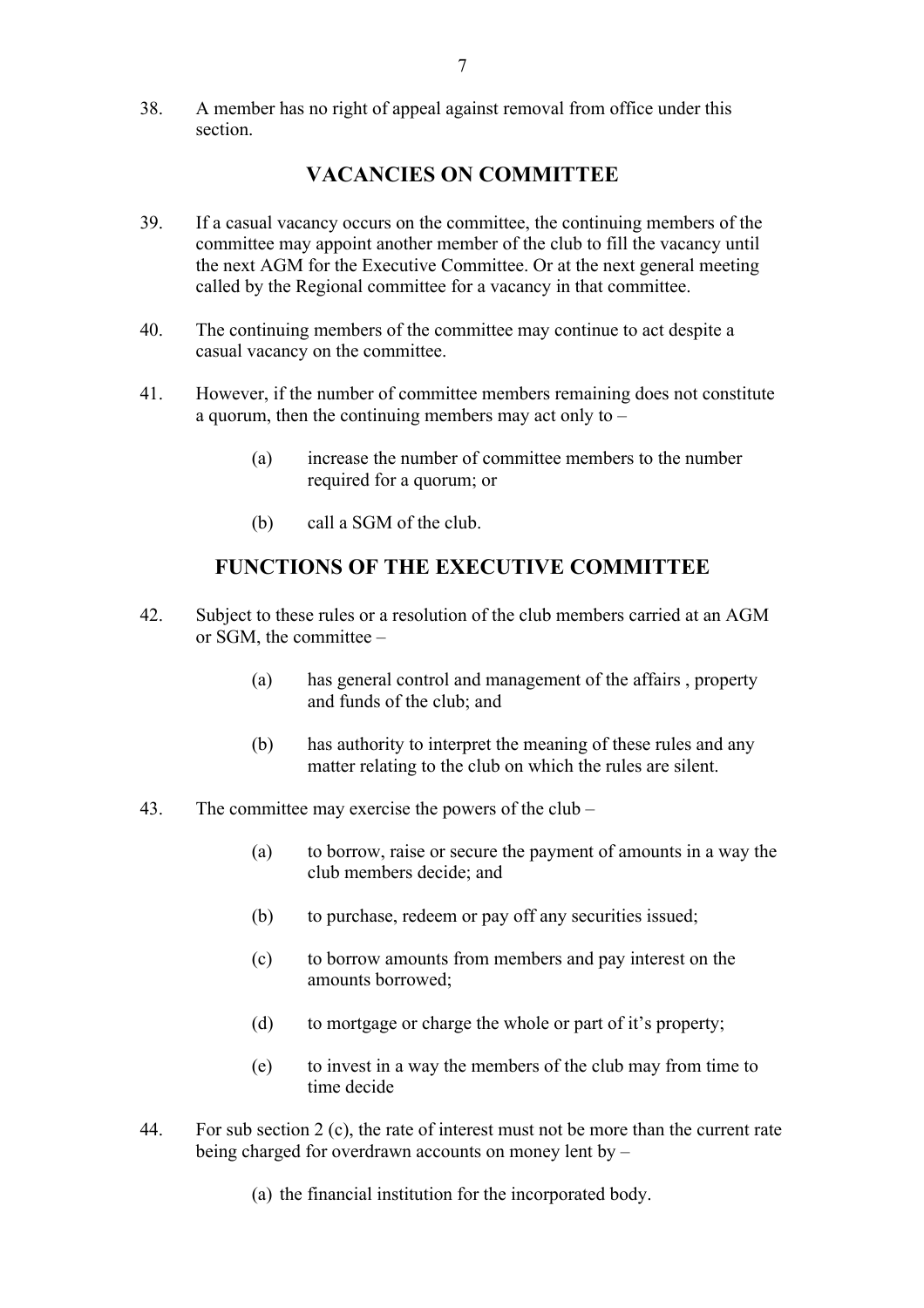#### **FUNCTION OF THE REGIONAL COMMITTEES**

45. Has general control and management of the affairs , property and funds of the respective region.

## **MEETINGS OF THE COMMITTEE'S**

- 46. The committee's may meet and conduct their proceedings as they consider appropriate.
- 47. The committee's must meet at least once every 4 months to exercise their functions.
- 48. The committee's must decide how a meeting is to be called.
- 49. Notice of a meeting is to be given in the way decided by the committee's.
- 50. At a committee meeting, more than 50% of the members elected form a quorum.
- 51. Any question arising is to be decided by a majority vote, if the votes are equal, the question is decided in the negative.
- 52. If the president/chairman is unavailable to attend a meeting , then the vice president/chairman is to preside at that meeting.
- 53. If neither the president/chairman or vice president/vice chairman are available then the remaining members may choose 1 of there number to preside.
- 54. If a quorum is not present then the meeting lapses.

#### **DELEGATION OF EXECUTIVE COMMITTEE POWERS**

- 55. The committee may delegate all or some of it's powers to a sub-committee consisting of club members considered appropriate by the committee.
- 56. A sub-committee may only delegate powers in the way the committee decides.
- 57. A sub-committee may elect a chairperson of it's meetings.
- 58. A sub-committee may meet and adjourn as it considers appropriate.
- 59. A question arising at a sub-committee meeting is to be decided by a majority vote, if the votes are equal then the question is decided in the negative.

## **ACTS NOT AFFECTED BY DEFECTS OR DISQUALIFICATIONS**

60. An act performed by the committee, a sub-committee or a person acting as a member of the committee is taken to have been validly performed.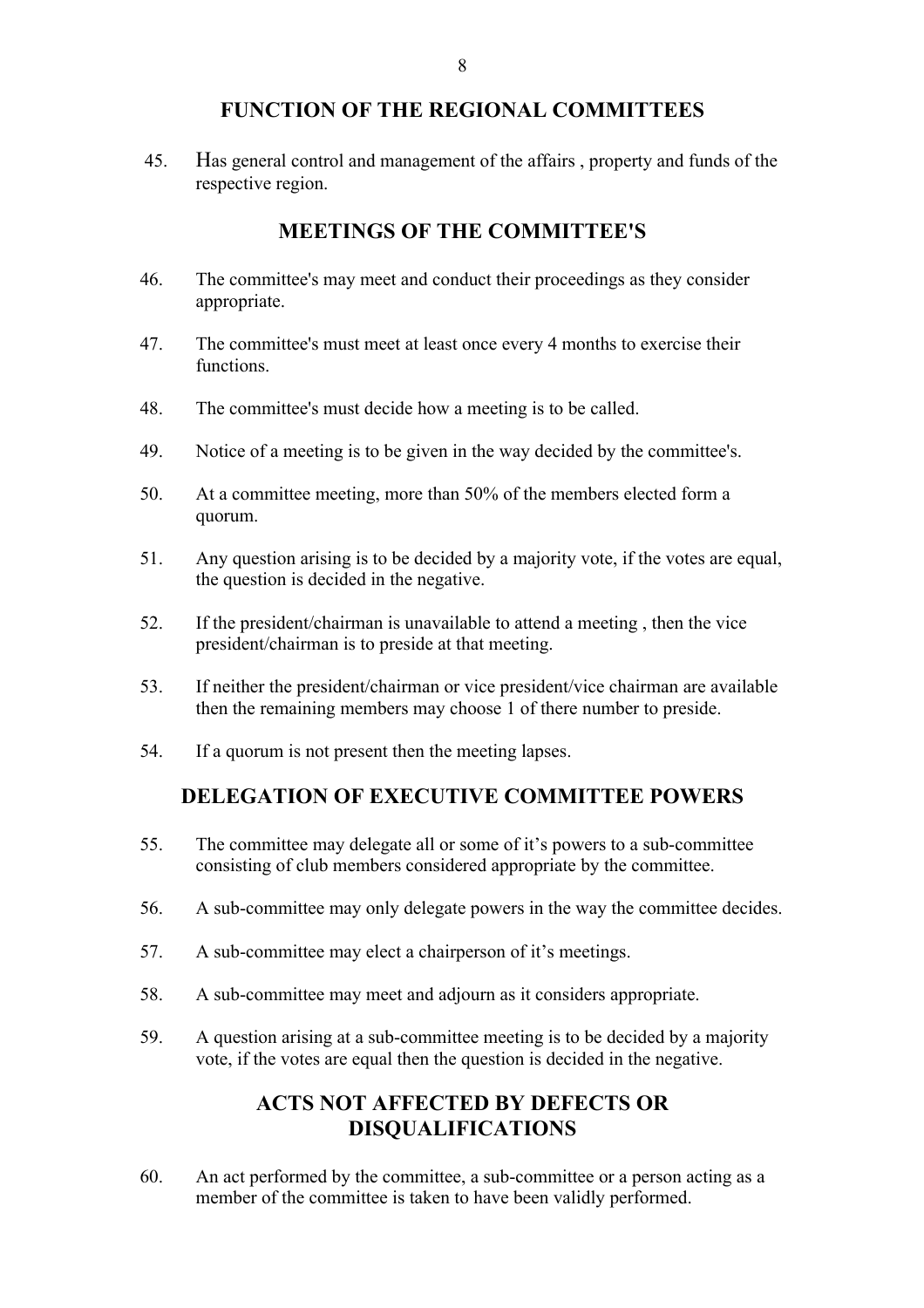- 61. Section 55 applies even if the act was performed when
	- (a) there was a defect in the appointment of a member of the committee, sub-committee or person acting as a member of the committee; or
	- (b) a committee member, sub-committee member or a person acting as a member of the committee was disqualified from being a member.

## **RESOLUTIONS OF COMMITTEE WITHOUT MEETING**

- 62. A written resolution signed by each member of the committee for the time being entitled to receive notice of a committee meeting is as valid and effectual as if it had been passed at a committee meeting that had been called and held.
- 63. A resolution mentioned in subsection (1) may consist of several documents in like form, each signed by 1 or more members of the committee.

### **FIRST GENERAL MEETING**

- 64. The first general meeting must be held not less than 1 month, and not more than 3 months after the day the club formed.
- 65. The committee must decide where the meeting is to be held.

### **FIRST ANNUAL GENERAL MEETING (AGM)**

66. The first AGM must be held within 18 months after the day the club was formed.

#### **SUBSEQUENT AGM'S**

- 67. Each subsequent AGM must be held
	- (a) at least once a year; and
	- (b) within 6 months after the end of the associations previous financial year.

#### **BUSINESS CONDUCTED AT THE AGM**

- 68. The following business must be conducted at each AGM
	- (a) receiving the statement of income, expenditure, assets, liabilities and charges affecting the property of the club for the last financial year.

### **NOTICE OF GENERAL MEETING**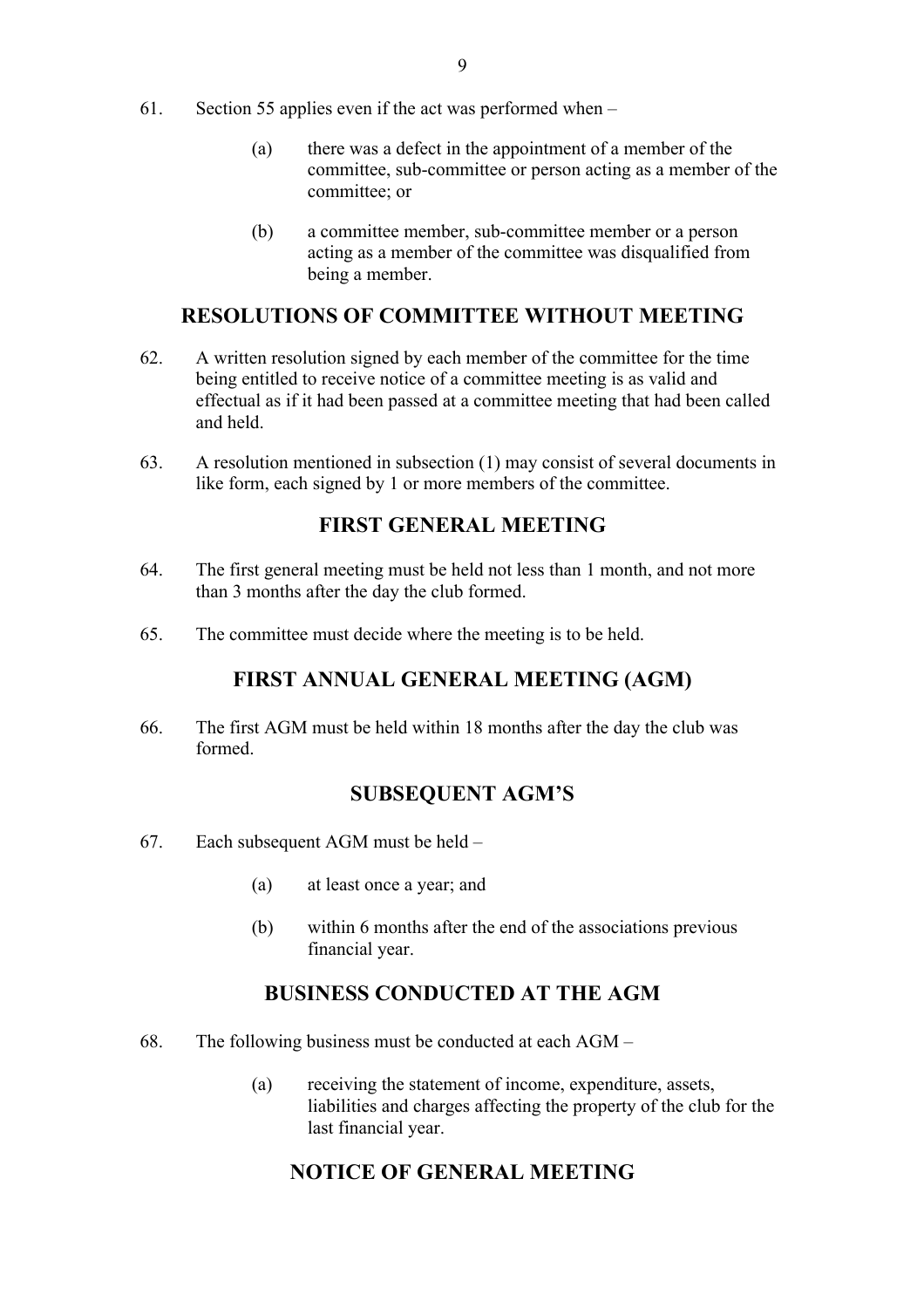- 69. The secretary for each region may call a general meeting for the members in that region.
- 70. The secretary must give at least 14 days notice to the members.
- 71. The committee may decide in which way to give the notice.
- 72. However, notice of the following meetings must be given in writing
	- (a) a meeting called to decide an appeal against rejection or termination; or
	- (b) a meeting called to decide a special resolution of the club.

73. A notice of a general meeting must state the business to be conducted at the meeting.

## **QUORUM FOR, AND ADJOURNMENT OF, GENERAL MEETING**

- 74. At a general meeting the number of members present must be double the number of the committee plus 1 to form a quorum.
- 75. No business may be conducted at a general meeting unless a quorum is present when the meeting proceeds to business.
- 76. The chairperson may, with the consent of any meeting at which a quorum is present, and must if directed by the meeting, adjourn the meeting from time to time and from place to place.
- 77. If a meeting is adjourned under this section, only the business left unfinished at the meeting from which the adjournment took place may be conducted at the adjourned meeting.

#### **PROCEDURE AT A GENERAL MEETING**

- 78. Subject to these rules, at each general meeting
	- (a) If the president is absent then the vice president is to act as the chairperson;
	- (b) If the Regional Committee Chairperson is absent then the Vice Chairperson is to chair the meeting;
	- (c) If the vice president is absent the members must elect 1 of their number to chair the meeting;
	- (d) If the Regional Committee Vice Chairperson is absent then the members must elect one of their number to chair the meeting;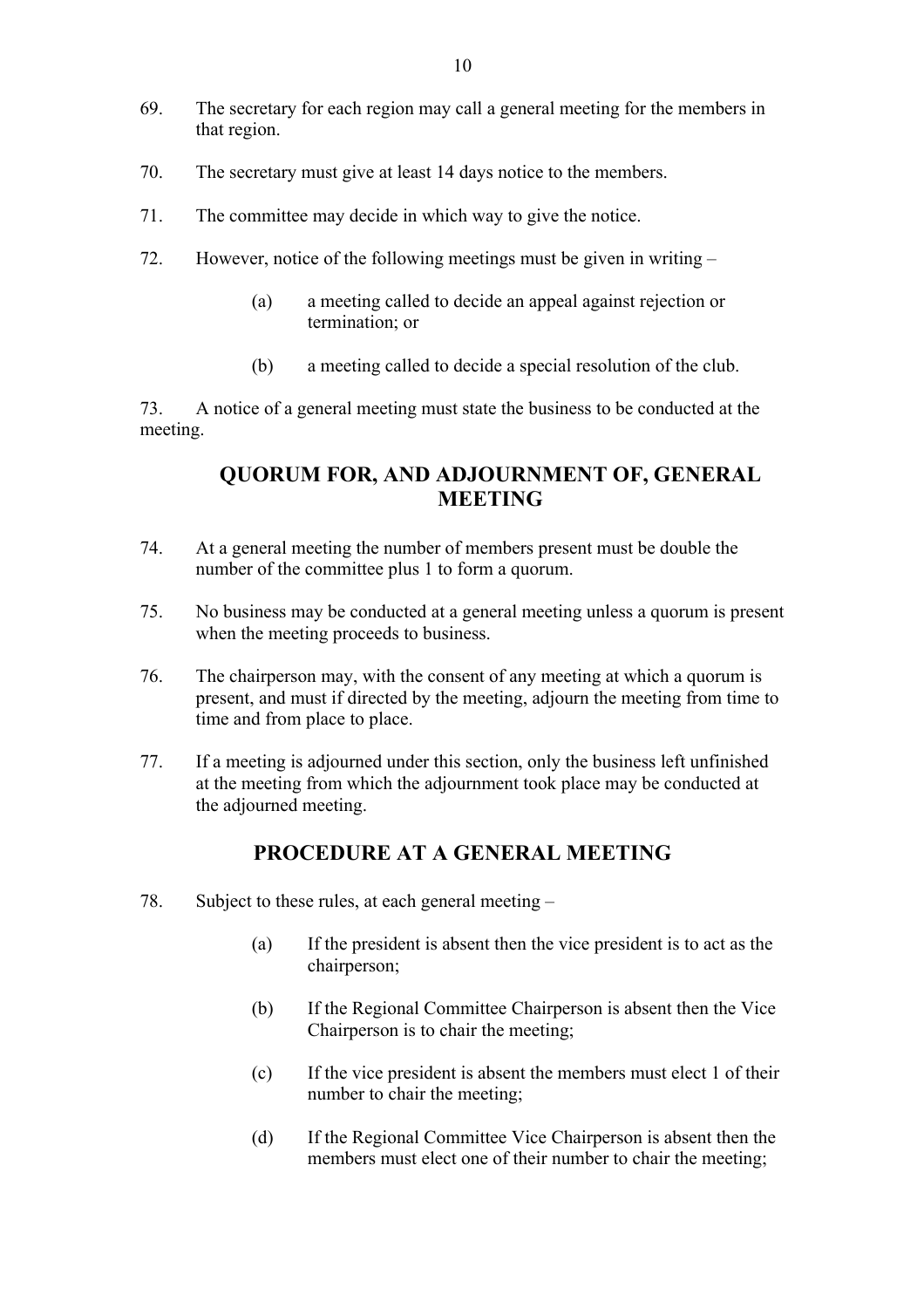- (e) the chairperson must conduct the meeting in a proper and orderly way;
- (f) any question, matter or resolution must be decided by a majority vote;.
- (g) each member present is entitled to 1 vote only, in the event of a tie the chairperson has the casting vote.
- (h) a member is not entitled to vote if his/her annual subscription is in arrears.
- (i) voting may be a show of hands, a division of members or a secret ballot.
- (j) if a secret ballot is held the chairperson must appoint 2 members to conduct the ballot in the way the chairperson decides; and
- (k) If a member is unable to attend a meeting he/she may tend a proxy vote, this proxy vote must be in writing and signed by the member;
- (l) the secretary must ensure full and accurate minutes of all questions, matters, resolutions and other proceedings of each committee and general meeting; and
- (m) the secretary must ensure the minute book for each general meeting is open for inspection at all reasonable times by any financial member, who previously applied for inspection.
- 79. To ensure accuracy the minute book must be audited and signed as proof of the audit by the president 3 times a year.

## **BY LAWS**

- 80. The Executive Committee may make, amend or repeal by-laws, not consistent with these rules, for the internal management of the club.
- 81. A by-law may be put aside by a vote of members at the AGM or at an SGM general meeting of the club.

## **ALTERATION OF RULES**

82. Subject to the act club rules may be amended, repealed or added to by a special resolution carried at an AGM or SGM. However these changes are only valid if registered by the chief executive.

## **COMMON SEAL**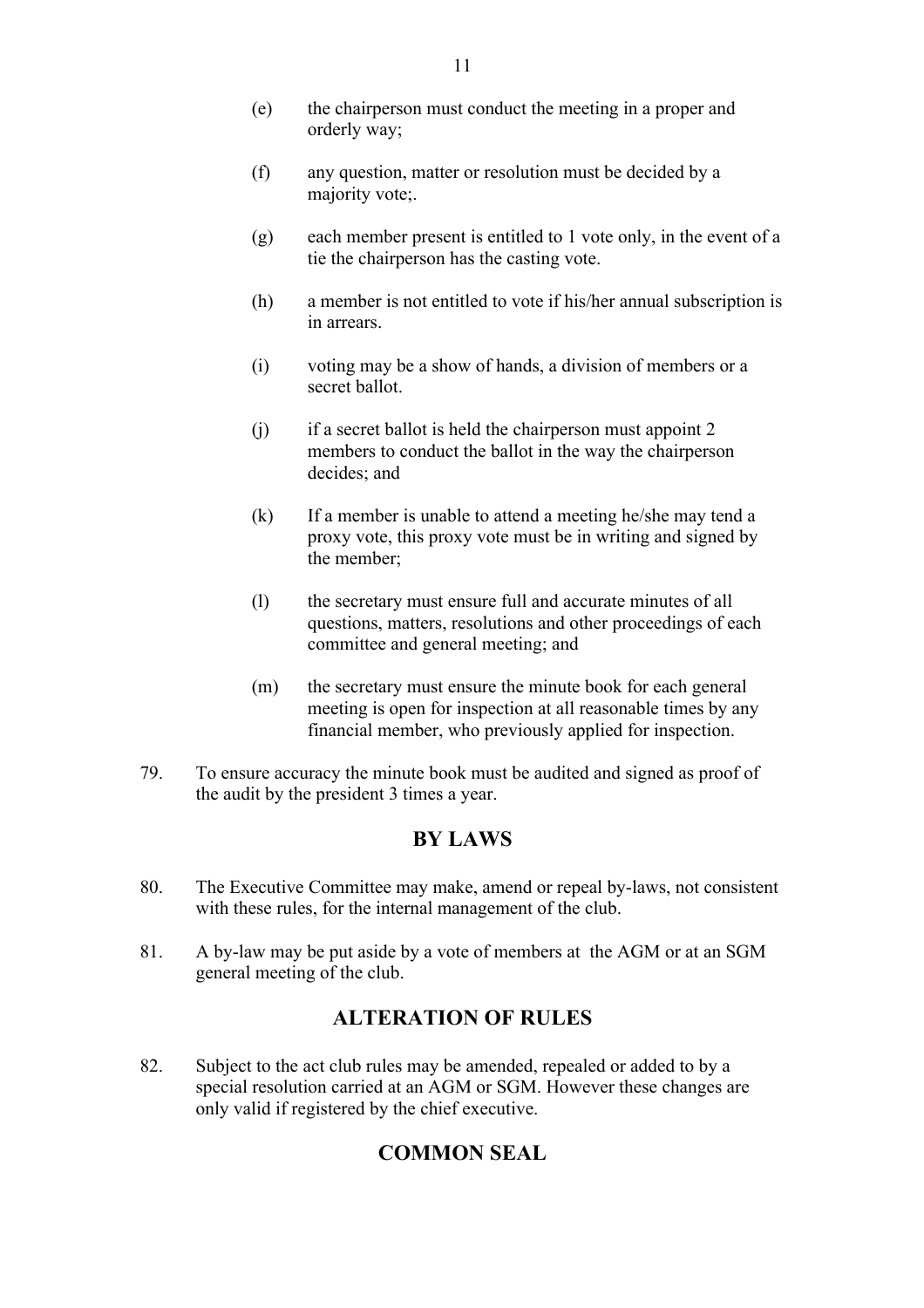- 83. The executive committee must ensure that the association has a common seal. Each time the seal is used the document must be signed and countersigned by a member of the executive committee, the seal must be:
	- (a) kept securely by the executive committee; and
	- (b) used only on the authority of the executive committee;

### **FUNDS AND ACCOUNTS**

- 84. The funds of the incorporated body must be kept in an account in the name of the association in a financial institution decided by the committee.
- 85. The funds of the northern and southern region must be kept in an account in the name of the association in a financial institution decided by the regional committee
- 86. Records must be kept in the English language showing full and accurate particulars of the financial affairs of the incorporated body and the northern and southern regions of the club.
- 87. All amounts must be deposited into the financial institution as soon as practicable after receipt.
- 88. All outgoing cheques must be signed by at least 2 committee members.
- 89. A petty cash system must be kept to enable day to day running.
- 90. All expenditure must be approved or ratified at a committee meeting.
- 91. The treasurer must at the end of the financial year prepare a financial statement for presentation at the AGM.
- 92. The income and property of the association must be used solely in promoting the association's objectives and in exercising it's powers.

#### **DOCUMENTS**

93. The committees of the incorporated body and the northern and southern regions must ensure the safe custody of books, documents, instruments of title and securities of the club.

## **FINANCIAL YEAR**

94. The financial year of the association closes on the 31 Oct in each year.

## **SPECIAL INTEREST VEHICLE CONCESSION (SIV)**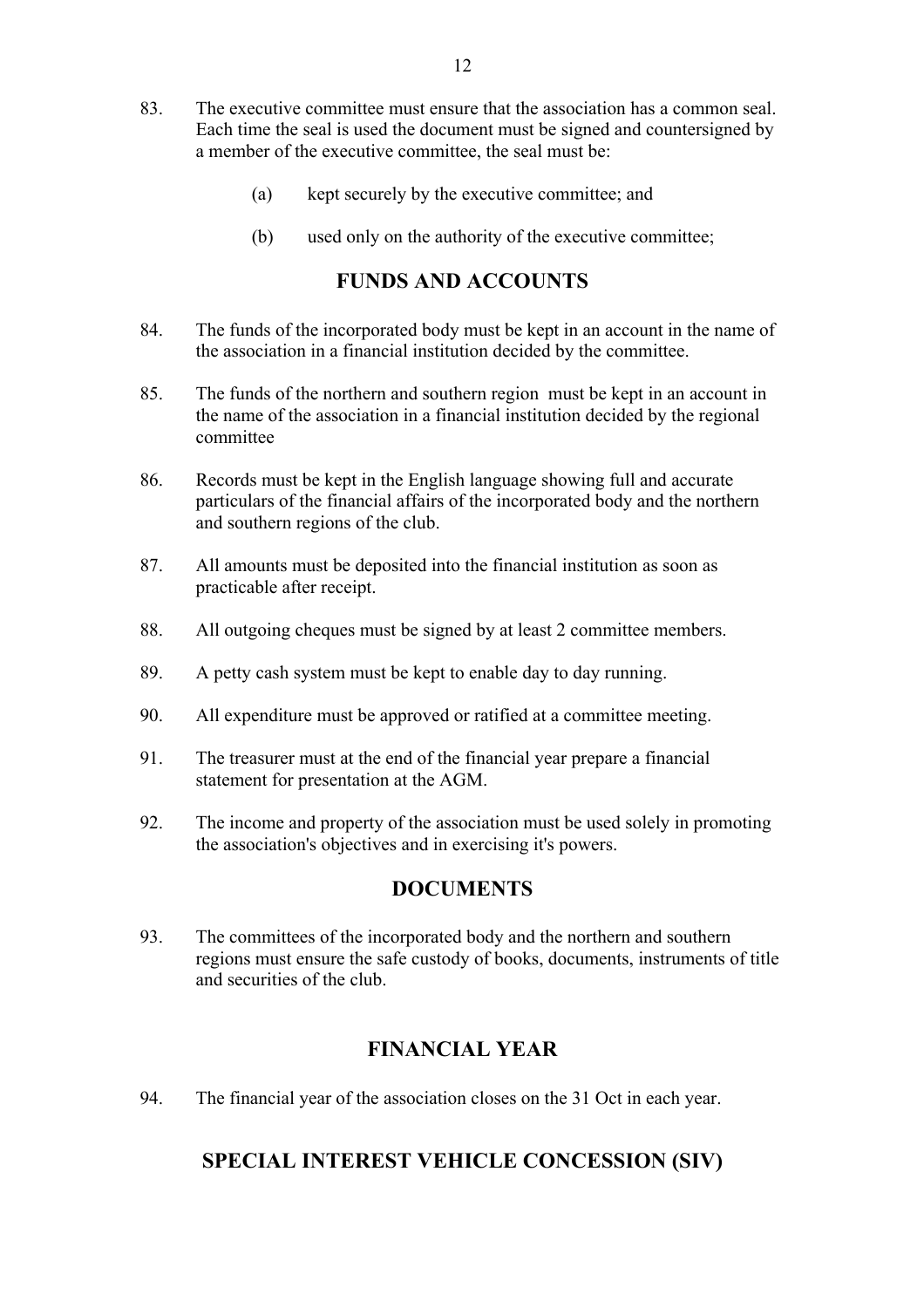- 95. SIV registration is normally restricted to Ford Motor Vehicles that meet the requirements laid down by Queensland Transport (Qld Tpt). If an application from a member for a motor vehicle other than a Ford Motor Vehicle is received, approval is totally at the discretion of the Regional Committee in that area. Provided that the vehicle complies with the Qld Tpt requirements and the member complies with the requirements of the SIV section of the constitution paragraphs 95-98.
- 96. To retain SIV registration of the motor vehicle in their name the member must:
	- (a) remain a financial member of the club;
	- (b) attend a minimum of 4 club events over the financial year; and
	- (c) abide by all the rules associated with SIV registration.
	- (d) If they can't attend then they must inform the Secretary prior to each meeting or event giving the reason for non-attendance.
- 97. If over a period of twelve months any member has continuously breached any of the above rules the member will be given written notification to appear before the Executive Committee. At this meeting they will be required to show cause as to why they have breached the rules and why they should continue to hold SIV registration under the banner of this club. If no valid reason is given then a letter will be sent to the Department of Transport and the local traffic branch informing them that SIV registration is to be rescinded.
- 98. A dating certificate for SIV registration will only be issued to the member under the following circumstances:
	- (a) the member is **financial and an active member of the club**;
	- (b) has been a member for a minimum of **6 months**; and
	- (c) is aware of the section on SIV registration in the constitution and the Queensland Transport rules and regulations regarding SIV registration.

#### **DISTRIBUTION OF SURPLUS ASSETS TO ANOTHER ENTITY**

- 99. This rule applies if the association:
	- (a) is wound up under part 10 of the act; and
	- (b) has any surplus assets
- 100. The surplus assets must not be distributed amongst the members of the association.